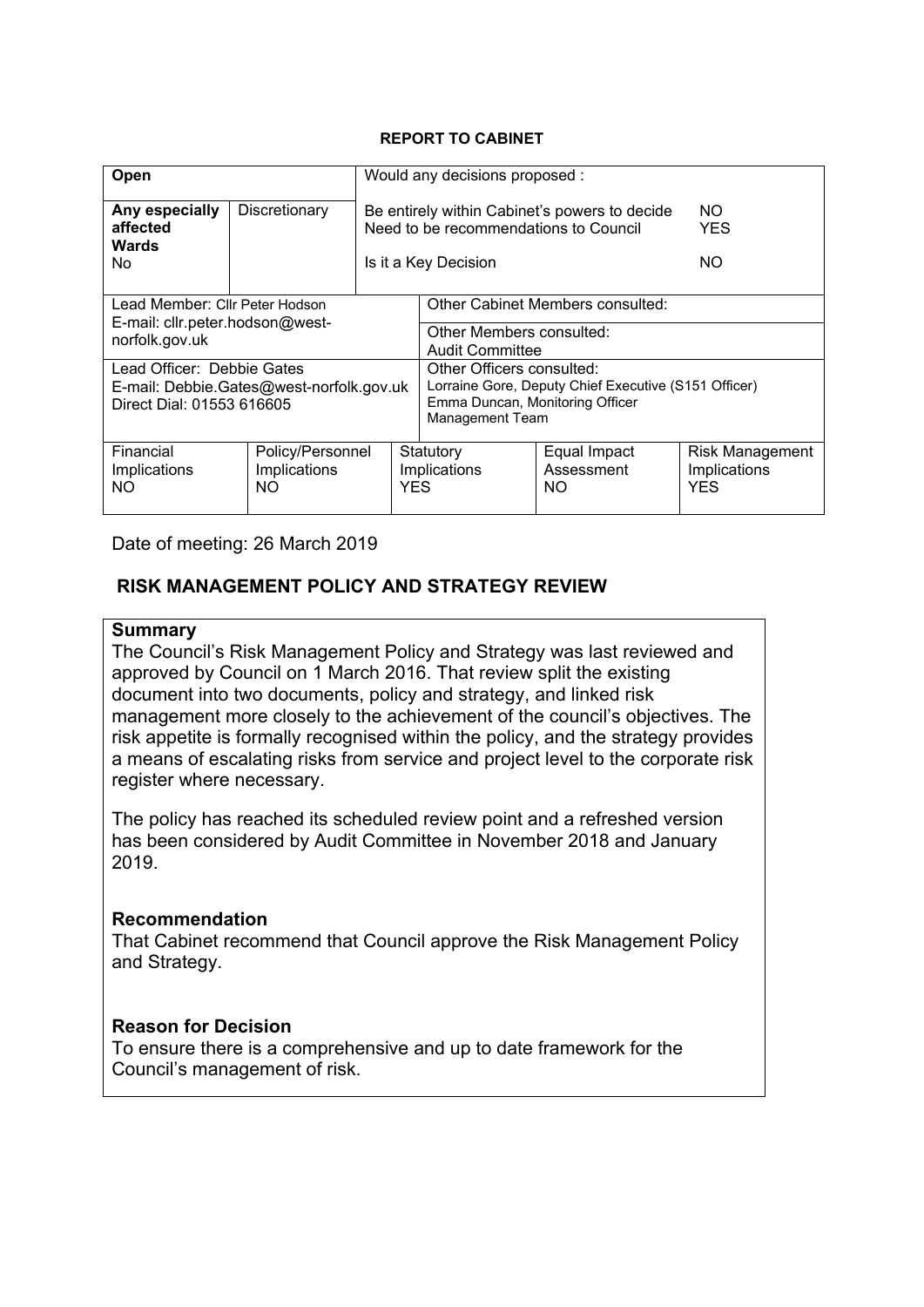# **1. Background**

- 1.1 The Council's current risk management system was reviewed in March 2016 and a clearer commitment to risk management was expressed by having a separate policy and strategy. The policy outlines the Council's approach to risk management and the strategy describes how it will be implemented.
- 1.2 An Internal Audit review of risk management has been used to inform the policy and strategy review.

# **2. Risk Management Policy**

- 2.1 The Council's environment continues to be challenging with pressures arising from financial issues, responsibilities arising from new legislation, commercialism, external forces affecting the economy and translating into service demands and new technology creating opportunities and threats.
- 2.2 The policy (Appendix A) states the Council's commitment to managing risk in a positive manner. It is recognised that in order to achieve the Council's objectives it is necessary to take risks and that these need to be identified, understood and managed accordingly.
- 2.3 The risk appetite is defined in the policy as 'open' which means that the Council is '*prepared to consider all delivery options and select those with the highest probability of productive outcomes, even when there are elevated levels of associated risk*'.

# **3. Risk Management Strategy**

3.1 The strategy (Appendix B) describes the approach to be carried out in practice. It explains how risks will be identified, analysed, managed and monitored. The criteria to be used for deciding the potential impact of a risk are shown and the appropriate levels of action to be taken for the different risk categories.

# **4. Changes to the 2016 policy and strategy**

- 4.1 The Risk Management Policy has been revised as follows:
	- Improved objectives for the policy to provide a more robust framework for the strategy.
	- Addition of references to legislation relevant to risk management.
	- Enhanced explanation of the risk appetite.
	- Reference to training and development on risk management.
- 4.2 The Risk Management Strategy has been refreshed as follows:
	- References to the Audit and Risk Committee have been updated to Audit Committee.
	- Addition of references to legislation relevant to risk management.
	- Addition of the risk appetite.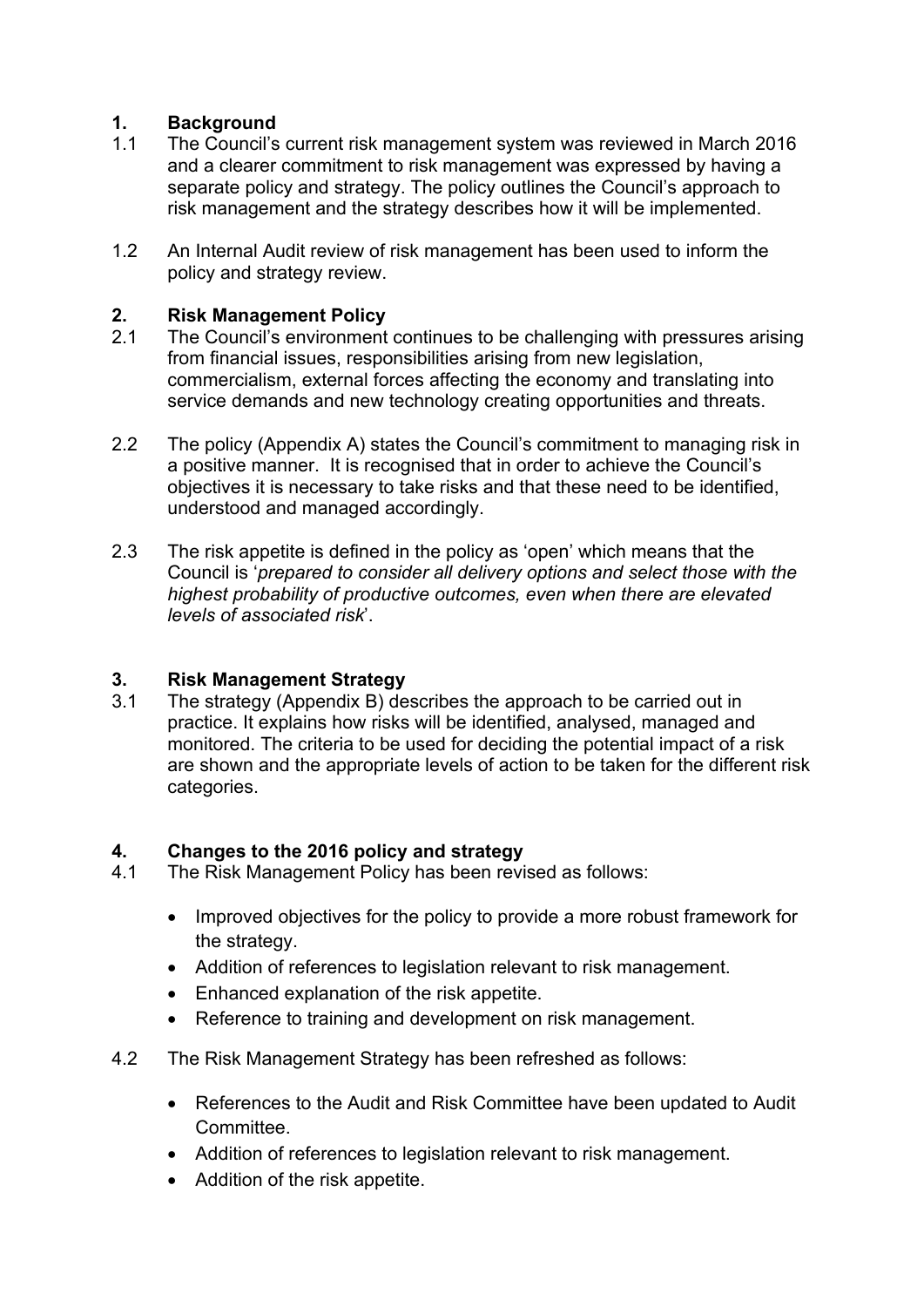- Addition of information on the escalation of risks.
- Further detail on the content of the risk register including target risk scores.
- A section has been included to reference related and linked policies.
- Reference to the responsibilities of the directors of council owned companies to consider risk management.
- Responsibility for coordinating risk management was transferred to Policy, Performance and Personnel from Internal Audit.
- Explanation that occupational health and safety risk is dealt with by the Health, Safety and Welfare General Policy.
- Reference to training and development on risk management.

# **5. Comments from Audit Committee**

- 5.1 The Audit Committee considered draft versions of the risk management policy and strategy in November 2018 and a revised version in January 2019.
- 5.2 The Committee are supportive of the documents and, at its meeting on 28 January 2019, suggested a final addition regarding the future scheduled date of review:
- Original text: This policy/strategy will be reviewed every three years to ensure it remains relevant to the needs of the Council. The next review date is March 2022.
- Revised text: This policy/strategy will be reviewed every three years, or earlier in the light of new guidance, to ensure it remains relevant to the needs of the Council. The next review will take place no later than March 2022.

# **6. Policy Implications**

- 6.1 The Risk Management Policy and Strategy represents a refresh of the Council's existing policy and approach to risk which encourages a positive culture with respect to risk and its effective management.
- 6.2 The register lists risks that have been identified to the delivery of the corporate business plan.
- 6.3 Following the borough elections, the corporate business plan will be updated in 2019/20. Associated risks will be linked with the new priorities and objectives and reflected in the register.

# **7. Financial Implications**

There are no direct financial implications, however failure to manage risk effectively may have a financial impact. It is therefore essential that the Risk Management Policy and Strategy are fit for purpose.